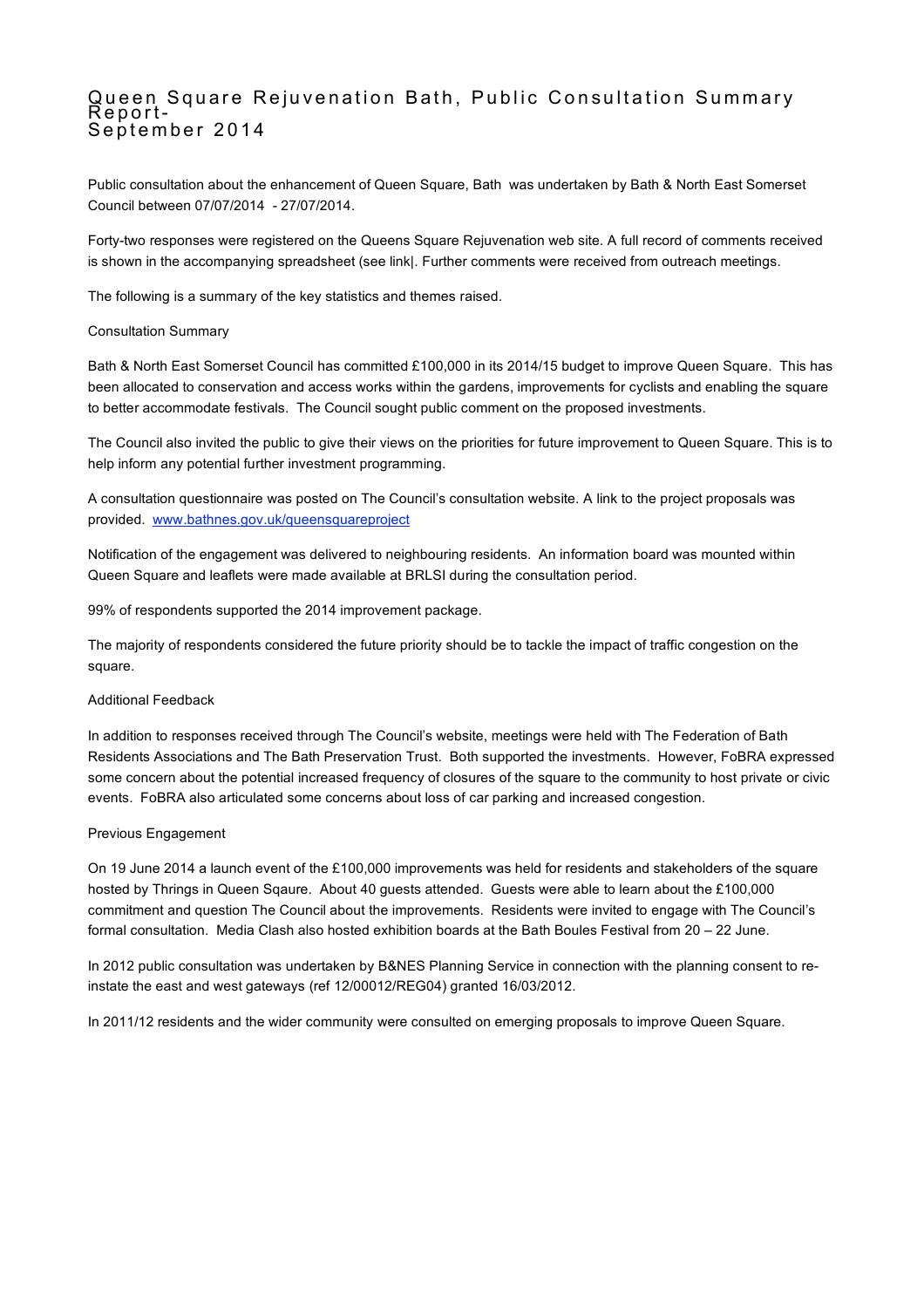Statistical Summary of the Consultation Feedback

## 1 • 21% of respondents used the square daily

- 19% used the square weekly
- 57% used the square occasionally
- 3% never used the square
- 2 In response to the question. I like..
	- 60% liked the green space and open aspect
	- 29% liked the fact it was a public or community space
	- 14% liked the events
	- 26% thought it was beautiful, quality of space and architecture
	- 7% liked places to sit
	- •11% like the quiet
	- 2% liked specific features ie the obelisk
- 3 In response to the question what I don't like...
	- 76% traffic
	- 21% lack of entrances
	- 21% pedestrian unfriendly
	- 9% rubbish lying around
	- 7% too many trees
	- 7% too many railings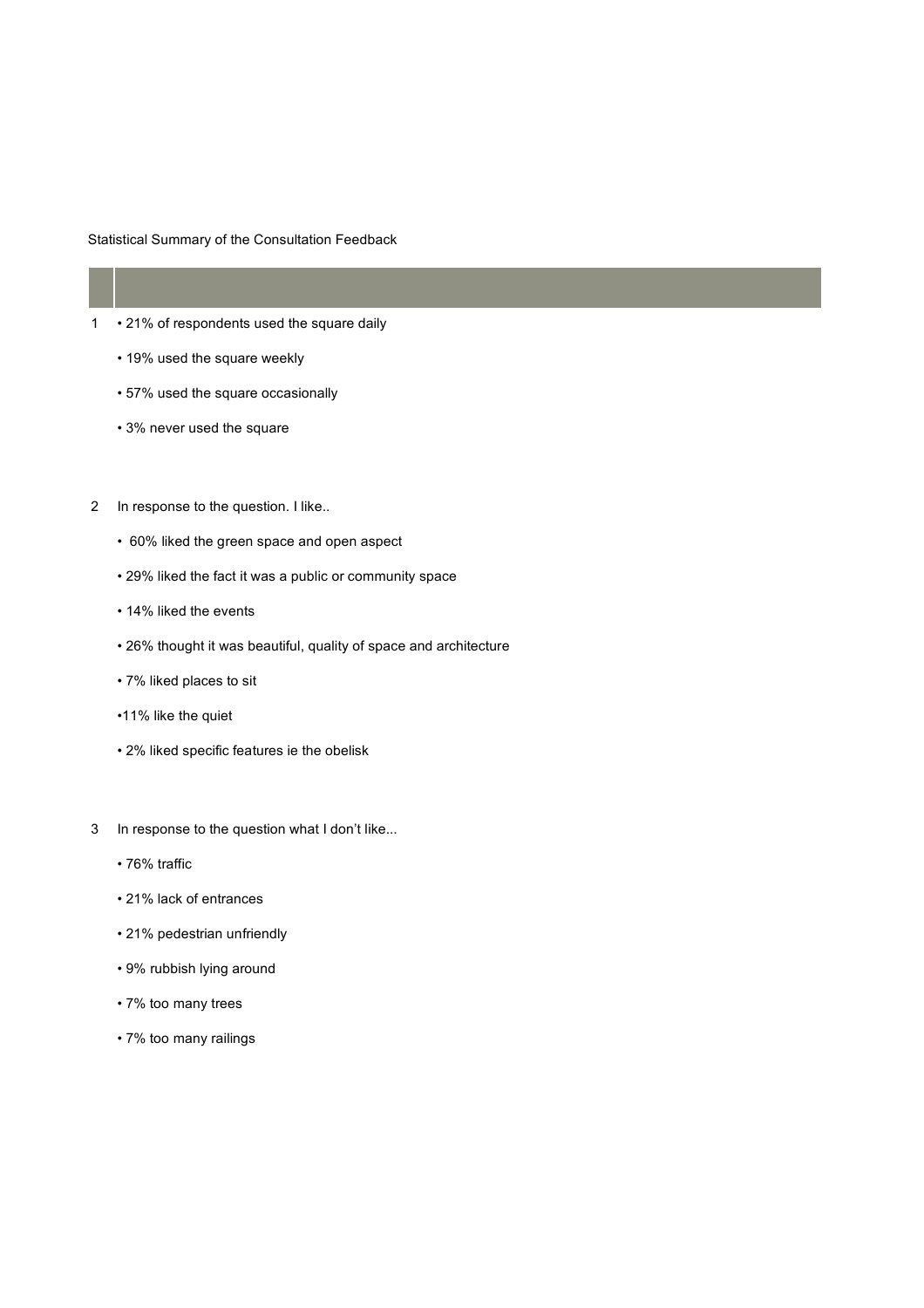- 4 In response to the question are the improvements a good idea...
	- 93% responded yes
- 5 In the request for additional comments and suggestions;

•33.3% wanted traffic management, restrictions on use

- •7% reduce the number of trees
- •7% reinstate the original John Woods Design

•The remainder were a mixture of single comments relating to pedestrian friendly design,better maintenance and restricting cycles to roadways.

- 6 In response to the question would you like more events in the square?
	- 76% said yes
	- 19% said no